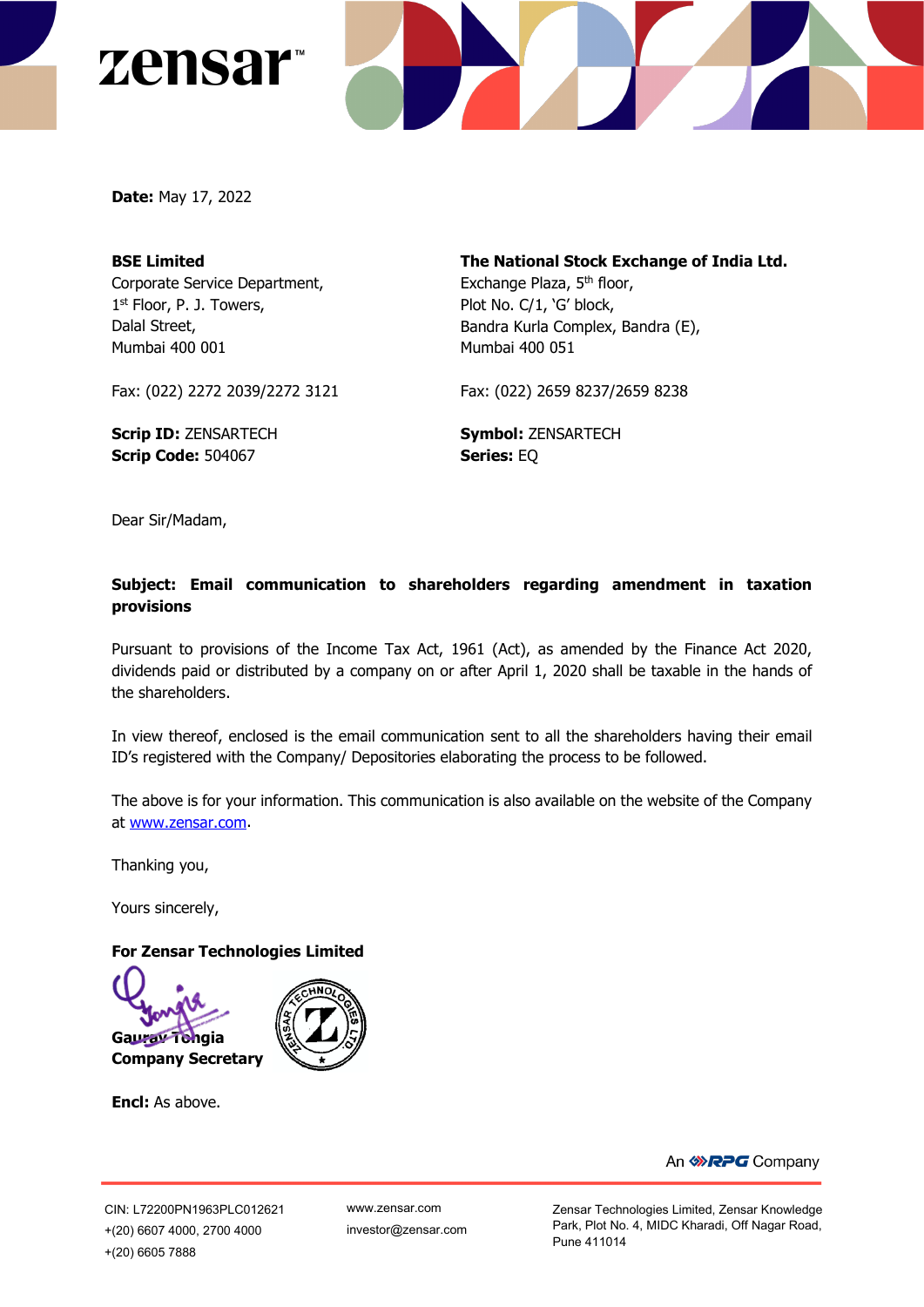



Dear Shareholder,

At the outset, we hope you are healthy and safe.

We take pleasure in informing you that the Board of Directors at its meeting held on May 10, 2022, recommended a Final Dividend of INR 3.50 (175%) per equity share of face value of INR 2 each, for the Financial Year 2021-22 and the same would be payable, if approved by the shareholders at the ensuing 59th Annual General Meeting (AGM) of the Company.

We accordingly write to inform you about the amendment in taxation law / rules while making the payment of Dividend.

Pursuant to provisions of the Income Tax Act, 1961 (Act), as amended by the Finance Act 2020, dividends paid or distributed by a company on or after April 1, 2020 shall be taxable in the hands of the shareholders. The Company shall therefore be required to deduct tax at source at the time of making the payment of said dividend, at prescribed rates including applicable surcharge and cess, as notified from time to time.

This communication provides details of applicable Tax Deduction at Source (TDS) provisions under the Act for Resident and Non-Resident shareholder categories.

All the shareholders are requested to ensure that their details with reference to valid Permanent Account Number (PAN), Residential status as per the Act i.e. Resident or Non-Resident as applicable for FY 2021-22, Category of their account as per the PAN, email/postal address, Bank Account Details are complete / updated, as applicable, with their account maintained with Depository Participant (in case of Shares held in dematerialised form) and in case of shares held in physical form, complete / updated with KFin Technologies Limited, the Company's Registrar & Share Transfer Agent ( "RTA / KFin").

#### **A. For Resident Shareholders: -**

Tax will be deducted at source ("TDS") under Section 194 of the Act @ 10% on the amount of dividend payable unless exempt under any of the provisions of the Act. However, in case of individuals, TDS would not apply if the aggregate of total dividend paid/payable to them by the Company during FY 2021-22 does not exceed Rs. 5,000. Tax deduction will be subject to the below requirements:

### **Where, the Permanent Account Number (PAN) is available and such PAN is valid / operative as per the provisions of the Act:**

In accordance with Section 194 of the Act, tax shall be deducted at source from the dividend amount at rate of 10% where shareholders have registered their valid PAN with KFin and at rate of 20% for cases where the shareholders do not have PAN / have not registered their valid PAN. Further, the shareholders are also required to provide their Aadhaar number for verification if it is linked to their PAN. In failure to communicate or link Aadhaar with PAN, the PAN shall be treated as invalid in accordance with the proviso to Sec. 139AA (2) of the Income tax Act and TDS shall get attracted accordingly.

[www.zensar.com](http://www.zensar.com/) investor@zensar.com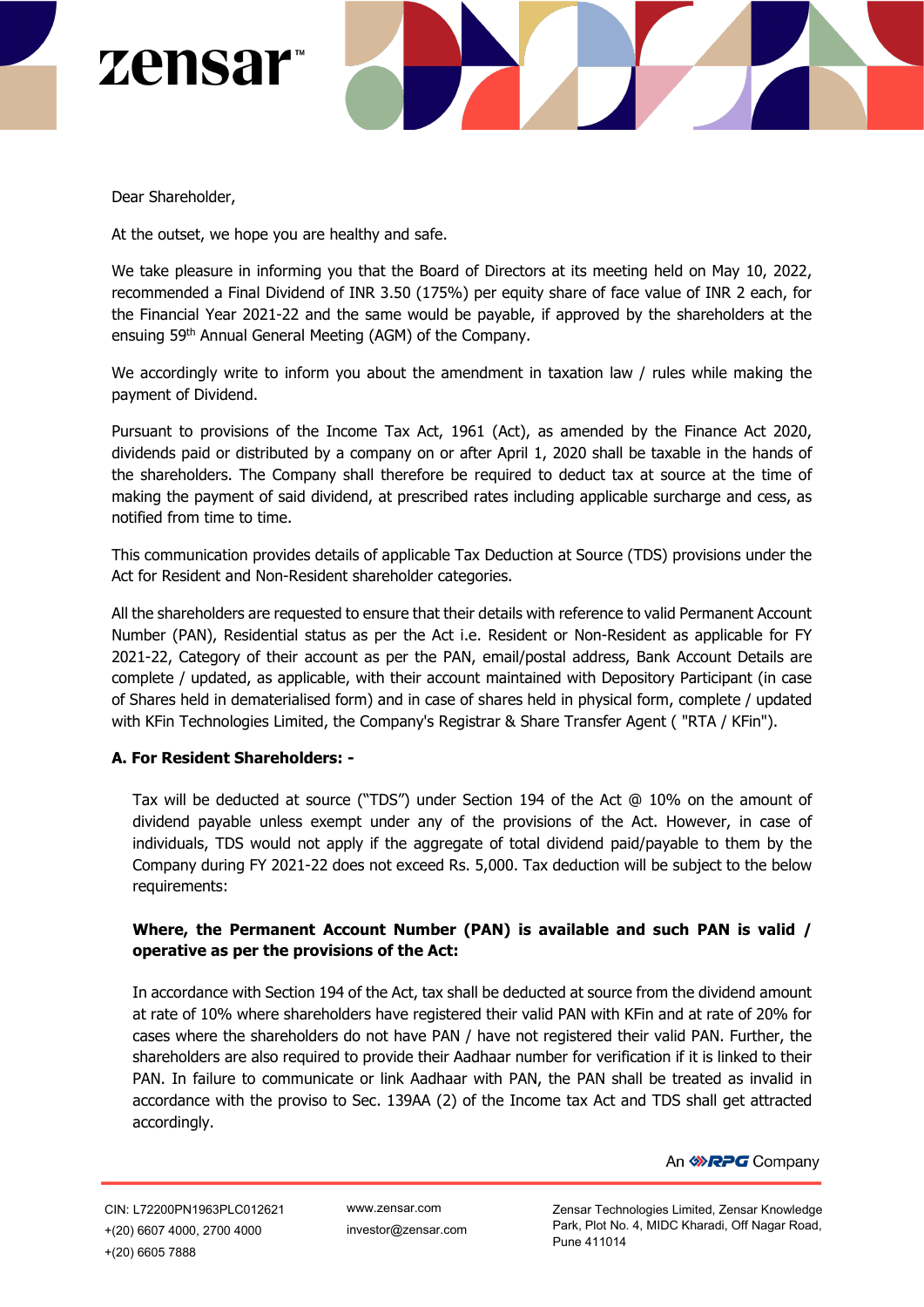

The TDS will be deducted unless exempt under the provisions of the Act and subject to furnishing of following self-certified documents:

- i. **Insurance companies:** Documentary evidence that the provisions of section 194 of the Act are not applicable to them (self-attested by the competent authority with affixed stamp);
- ii. **Mutual Funds:** Documentary evidence to prove that the mutual fund is a mutual fund specified under clause (23D) of section 10 of the Act (declaration form is annexed in the below link);
- iii. **Alternative Investment Fund (AIF) established in India:** Self declaration that its dividend income is not chargeable under the head 'Profit and Gains of Business or Profession' and exempt under section 10(23FBA) of the Act and they are established as Category I or Category II AIF under the SEBI regulations. (declaration form is annexed in the below link);
- iv. **Entities Exempt under Section 10 of the Act:** In case of resident non-individual shareholders, if the income is exempt under Income Tax Act, 1961, the authorized signatory shall submit the self-declaration duly signed with stamp affixed for the purpose of claiming exemption from tax deduction at source (declaration form is annexed in the below link);
- v. **Corporation established by or under a Central Act** which is, under any law for the time being in force, exempt from income- tax on its income - Documentary evidence that the person is covered under section 196 of the Act;
- vi. **Form 15G/15H in the case of eligible Resident shareholders:** No tax shall be deducted in the case of a resident shareholder if the shareholder provides duly signed Form 15G (applicable to any person other than a Company or a Firm) or Form 15H (applicable to an individual above the age of 60 years), provided that all the prescribed eligibility conditions are met (declaration form is annexed in the below link).

Blank Form in respect of above stated Self declaration may be downloaded from the website of the RTA viz., <https://ris.kfintech.com/form15> Where a shareholder furnishes lower / nil withholding tax certificate under Section 197, TDS will be deducted as per the rates prescribed in such certificate.

### **B. For Non-Resident Shareholders:**

- 1. Tax is required to be withheld in accordance with the provisions of Section 195 of the Act at applicable rates in force. As per the provisions of the Act, the tax shall be withheld @ 20% (plus surcharge and cess, as applicable) on the amount of dividend payable
- 2. As per section 90 of the Act, a non-resident shareholder has an option to be governed by the provisions of the Double Taxation Avoidance Agreement (DTAA) between India and the country of tax residence of the shareholder, if such DTAA provisions are more beneficial to such shareholder. To avail the DTAA benefits, the non-resident shareholder will have to compulsorily provide the following documents:

An *DRPG* Company

[www.zensar.com](http://www.zensar.com/) investor@zensar.com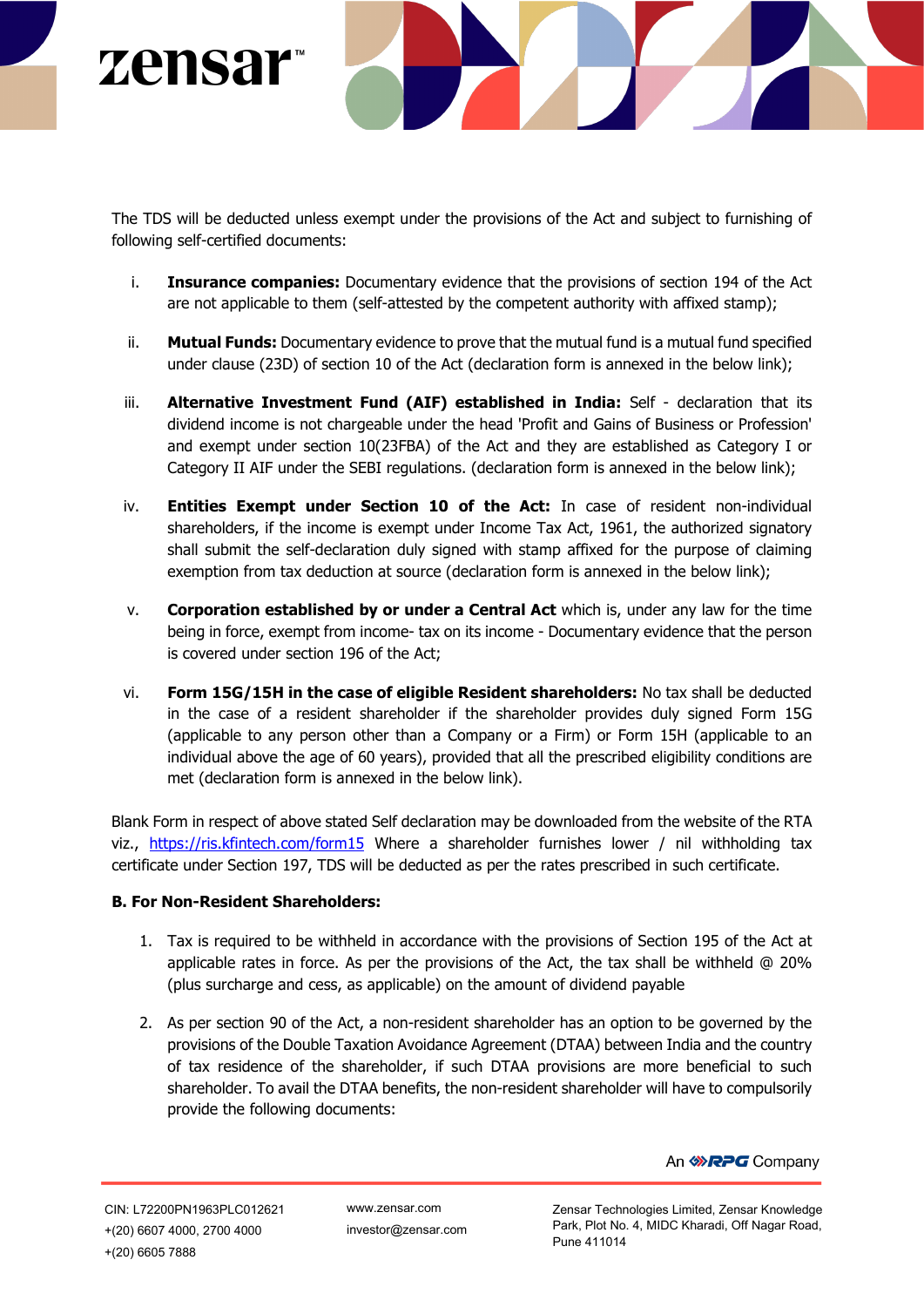



- a. Copy of Permanent Account Number (PAN), if available.
- b. Self-attested copy of Tax Residency Certificate (TRC) issued by the tax authorities of the country of which shareholder is tax resident, evidencing and certifying shareholder's tax residency status during FY 2021-22.
- c. Completed and duly signed Self-Declaration in Form 10F;
- d. Self-declaration of having no taxable presence, fixed based or permanent establishment in India in accordance with the applicable Tax Treaty and Beneficial ownership by the non-resident shareholder.

The format of the documents referred to in point no. (c) and (d) above can be downloaded from the website of the RTA viz. [https://ris.kfintech.com/form15](https://secure-web.cisco.com/1qltb99uOqsCc5Q6Io4MeDJlBv17jlMda5BQI4zf9JbJTPMdE1KPgspw2t1q7mgs4uEJf0RXg-bvENT9tCvC3AGQP0a9HE3ZzYWLb9YplnEF4lfzwAV3CPYMsUodpG5dzfF3FW8VyPhPNvnoEab3JCFylcb849XnW2zVyAY8wmQQcn9A4w2d2UophygDIzf6m6rh2lzQSKLLyrwObj8k5p4H0Rbz8s9suYlkGPAuDlvYMgIfHiZ_8QI1yrfgh75TqBepm1KImv1jEhSTFPQrReJzN9KOusq_EStPrAAxHSWlEC1kCeZV7BQsScUP_BU0Uk0QjXJrPNsXKYALd6kvkwRzLyiuPlRi8Nremmdp92PDvRrtbIviNvN2ky4y9wspqguRClCZZ1xzg-CHKspVB8cn7Erj9JzaW42qEfUq4qfM/https%3A%2F%2Fris.kfintech.com%2Fform15) 

The Company will apply its sole discretion and is not obligated to apply the beneficial DTAA rates for tax deduction on dividend payable to shareholders. Application of beneficial DTAA rate shall depend upon the completeness and satisfactory review by the Company of documents submitted by the Non- Resident shareholders.

- 3. Notwithstanding the above, tax shall be deducted at source/ withholding tax @20% (plus applicable surcharge and cess) on dividend paid to Foreign Institutional Investors ("FII") and Foreign Portfolio Investors ("FPI"). Such TDS/ withholding tax rate shall not be reduced on account of the application of the lower DTAA rate, if any.
- 4. Where a shareholder (other than FII and FPI as covered in Para B (3) above) of the Act furnishes valid lower / nil withholding tax certificate under Section 195 of the Act, TDS will be deducted as per the rates prescribed in such certificate.

### **C. For all Shareholders**

The shareholders are requested to upload the aforementioned documents latest by 5 PM (IST), **Thursday, June 30, 2022** on the website of the RTA viz. [https://ris.kfintech.com/form15](https://secure-web.cisco.com/1qltb99uOqsCc5Q6Io4MeDJlBv17jlMda5BQI4zf9JbJTPMdE1KPgspw2t1q7mgs4uEJf0RXg-bvENT9tCvC3AGQP0a9HE3ZzYWLb9YplnEF4lfzwAV3CPYMsUodpG5dzfF3FW8VyPhPNvnoEab3JCFylcb849XnW2zVyAY8wmQQcn9A4w2d2UophygDIzf6m6rh2lzQSKLLyrwObj8k5p4H0Rbz8s9suYlkGPAuDlvYMgIfHiZ_8QI1yrfgh75TqBepm1KImv1jEhSTFPQrReJzN9KOusq_EStPrAAxHSWlEC1kCeZV7BQsScUP_BU0Uk0QjXJrPNsXKYALd6kvkwRzLyiuPlRi8Nremmdp92PDvRrtbIviNvN2ky4y9wspqguRClCZZ1xzg-CHKspVB8cn7Erj9JzaW42qEfUq4qfM/https%3A%2F%2Fris.kfintech.com%2Fform15) and also email them at [einward.ris@kfintech.com](mailto:%20einward.ris@kfintech.com) in order to enable the Company to determine and deduct appropriate TDS / withholding tax rate. No communication on the tax determination/deduction shall be entertained post June 30, 2022.

Documents received by Post or from registered email ID will only be accepted. In case of joint shareholders, the shareholder named first in the Register of Members is required to furnish the requisite documents for claiming any applicable beneficial tax rate.

Shareholders may note that in case the tax on said dividend is deducted at a higher rate in absence of receipt of the aforementioned details/documents from you, option is available to you to file the return of income as per Act and claim for a credit / appropriate refund, if eligible. No claim shall lie against the Company for such taxes deducted. Shareholders, whose valid PAN is updated, will be able to see

[www.zensar.com](http://www.zensar.com/) investor@zensar.com